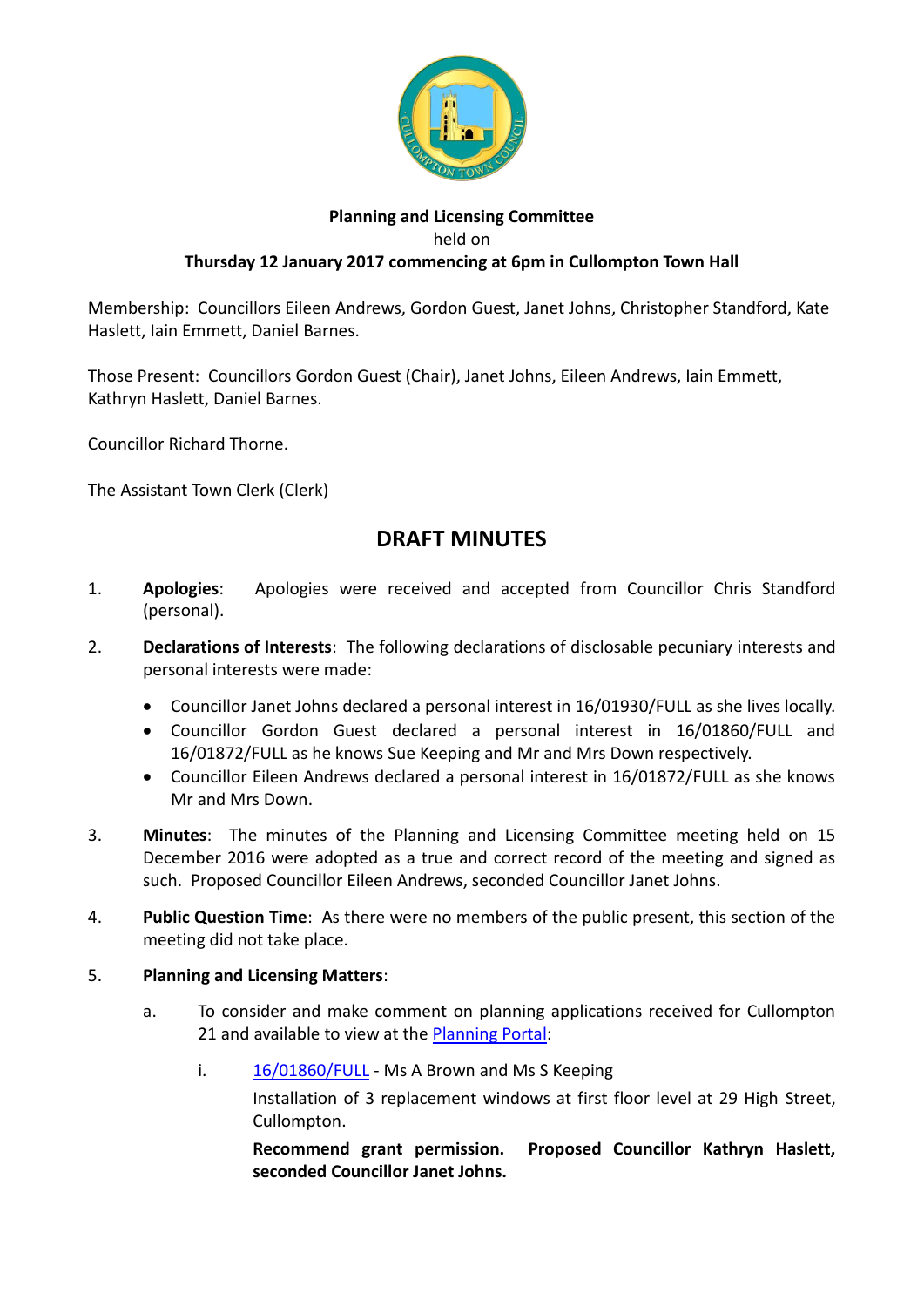#### ii. [16/01872/FULL](https://planning.middevon.gov.uk/online-applications/applicationDetails.do?activeTab=documents&keyVal=OHQ168KS05K00) - Mr and Mrs Down

Change of use of stable and erection of single storey extension and link building in association with existing Class D2 use at Land and Buildings at NGR 302985 106462 (Upton Farm) Cullompton.

**Recommend grant permission. Proposed Councillor Gordon Guest, Proposed Councillor Eileen Andrews.**

iii. [16/01887/TPO](https://planning.middevon.gov.uk/online-applications/applicationDetails.do?activeTab=documents&keyVal=OHTN04KS02T00) - Mr B Cork

Application to pollard 1 Oak tree protected by Tree Preservation Order 83/00003/TPO at 18 Headweir Road, Cullompton.

**Accept Tree and Planning Officer determination. It is recommended that validity of the report is assessed by the Tree Officer. Proposed Councillor Gordon Guest, seconded Councillor Janet Johns.**

iv. [16/01930/FULL](https://planning.middevon.gov.uk/online-applications/applicationDetails.do?activeTab=documents&keyVal=OI9ZEUKS07T00) - Mr N Helsing of Press Properties

Variation of Condition 2 of Planning Permission 15/01579/FULL to allow substitute plans in respect of change of design (Revised Scheme) at 8 Cockpit Hill, Cullompton.

**Recommend grant permission. Proposed Councillor Janet Johns, seconded Councillor Iain Emmett.**

**It is considered that:**

- **This site will be over developed.**
- **There should be a comprehensive building management plan for the development phase including where contractors will be parking and how waste will be managed during the build phase.**
- **That, once the dwellings are occupied, wheelie bins and recycling boxes will have to be left on an already narrow pavement on collection day which will severely impede pedestrian traffic.**

#### v. [16/01944/TPO](https://planning.middevon.gov.uk/online-applications/applicationDetails.do?activeTab=documents&keyVal=OIHCDXKS02T00) - Mr S Health

Application to coppice 1 Common Ash protected by Tree Preservation Order 13/1997/TPO at 34 Manning Avenue, Cullompton.

**Accept Tree and Planning Officer determination. Proposed Councillor Gordon Guest, seconded Councillor Kathryn Haslett.**

### vi. [16/01948/FULL](https://planning.middevon.gov.uk/online-applications/applicationDetails.do?activeTab=documents&keyVal=OIHJZ6KS07T00) - Mr J Opie

Variation of conditions 1, 2, 4, 5, 6, 8, 12, 13, 14, 15, 16, 18 and 20 to allow for phasing, to reflect details already permitted and to accord with the S278 process and removal conditions 9, 10 and 11 of planning approval [09/01573/MOUT](https://planning.middevon.gov.uk/online-applications/applicationDetails.do?activeTab=documents&keyVal=KRXB5MKS7D000) at Land and Buildings at NGR 303161 108402 (Venn Farm), Cullompton.

**Recommend grant permission. Proposed Councillor Daniel Barnes, seconded Councillor Eileen Andrews.**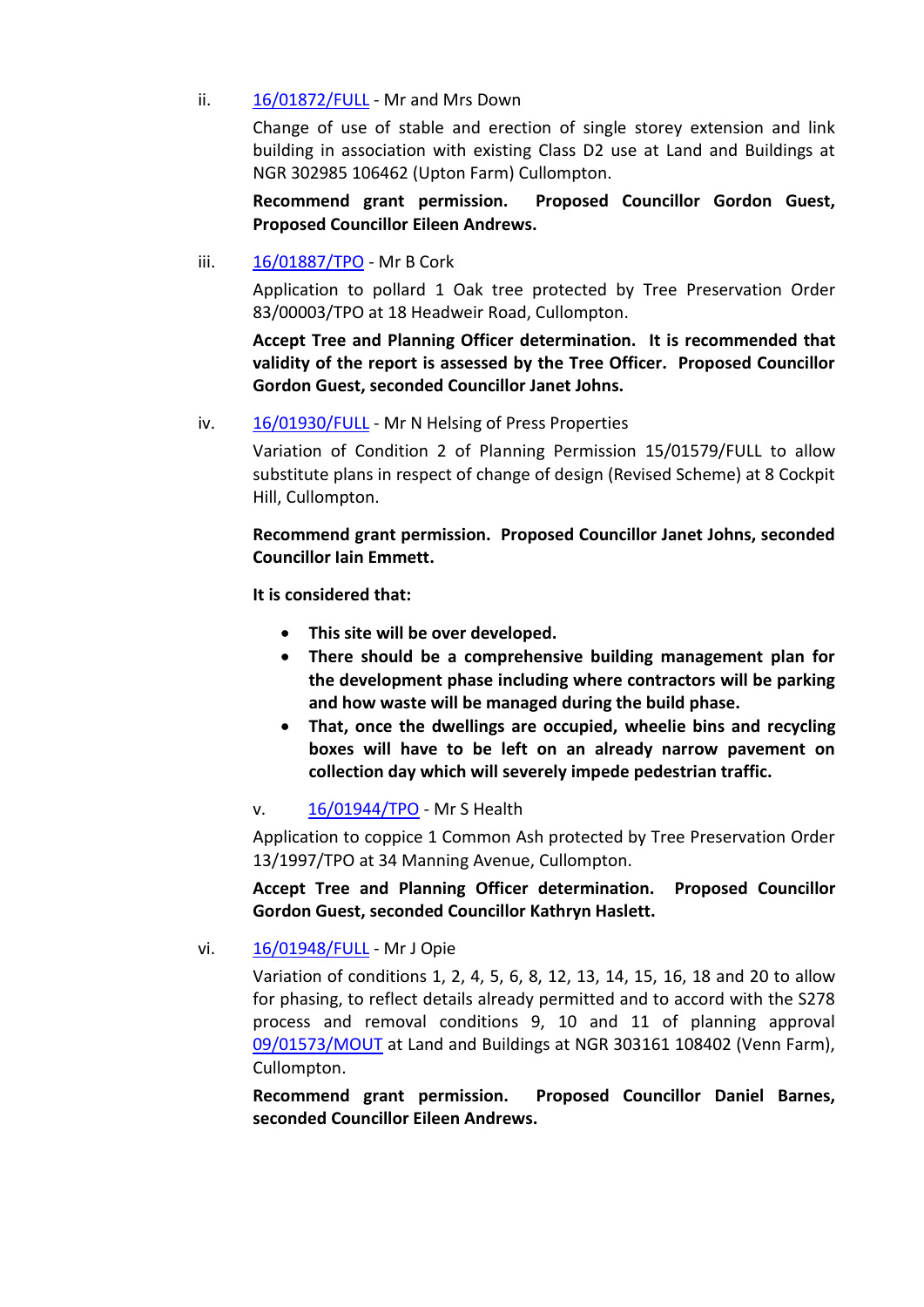#### vii. [16/01971/FULL](https://planning.middevon.gov.uk/online-applications/applicationDetails.do?activeTab=documents&keyVal=OIN25VKS02T00) - Heavitree Brewery

Conversion of existing Public House and living accommodation into 2 dwellings at The Bell Inn, Cullompton.

## **Recommend grant permission. Proposed Councillor Eileen Andrews, seconded Councillor Daniel Barnes.**

## viii. [16/01972/LBC](https://planning.middevon.gov.uk/online-applications/applicationDetails.do?activeTab=documents&keyVal=OIN3GDKS02T00) - Heavitree Brewery

Listed Building Consent for conversion of existing Public House and living accommodation into 2 dwellings at The Bell Inn, Cullompton.

**Recommend grant permission. Proposed Councillor Eileen Andrews, seconded Councillor Daniel Barnes.**

## ix. [16/01986/FULL](https://planning.middevon.gov.uk/online-applications/simpleSearchResults.do?action=firstPage) - Primary Academies Trust

Erection of extension and internal alterations to form new school entrance, offices and teaching areas; conversion of existing children's centre to 2 classrooms and ancillary accommodation and associated works at St Andrew's Primary School, Cullompton.

# **Recommend grant permission. Proposed Councillor Janet Johns, seconded Councillor Daniel Barnes.**

## x. [16/01988/MOUT](https://planning.middevon.gov.uk/online-applications/applicationDetails.do?activeTab=documents&keyVal=OIXUB1KS02T00) - Mr J Tizzard

Outline for the erection of up to 74 dwellings at Land at NGR 301106 107155 (Knowle Lane), Cullompton.

### **Recommend refusal for the following reasons:**

- **Half of site not included in the current or proposed revision of the MDDC Local Plan. There are lots of other development opportunities that exist in NW Extension as well as other, undeveloped, brown-field sites.**
- **It represents yet another substantial residential development discharging into Knowle Lane which is considered ill suited for such use and that cannot easily be widened to accommodate 2 lanes of traffic and a footpath. This will exacerbate an already poorly designed road system through the existing Kingfisher Reach and the progressing Saxon Fields developments. It also takes no account of the high volume of the volume of traffic, including coaches, which visit the Rugby Club and Kia Ora and the daily volumes of commuter traffic moving around this area of Cullompton.**
- **This is a speculative application which will not be acted upon by the applicant who is not a property developer but a land speculator.**
- **There is a pedestrian safety consideration in that Willowbank Primary School's playing field is in the vicinity of the junction of Knowle Lane and Swallow Way and large groups of children from this school are regularly walking from the school to the field and vice versa.**
- **There are on going issues with the sewerage system and retention basins at the existing phases of the Knowle Lane development that have yet to be addressed.**

**Proposed Councillor Kathryn Haslett, seconded Councillor Janet Johns.**